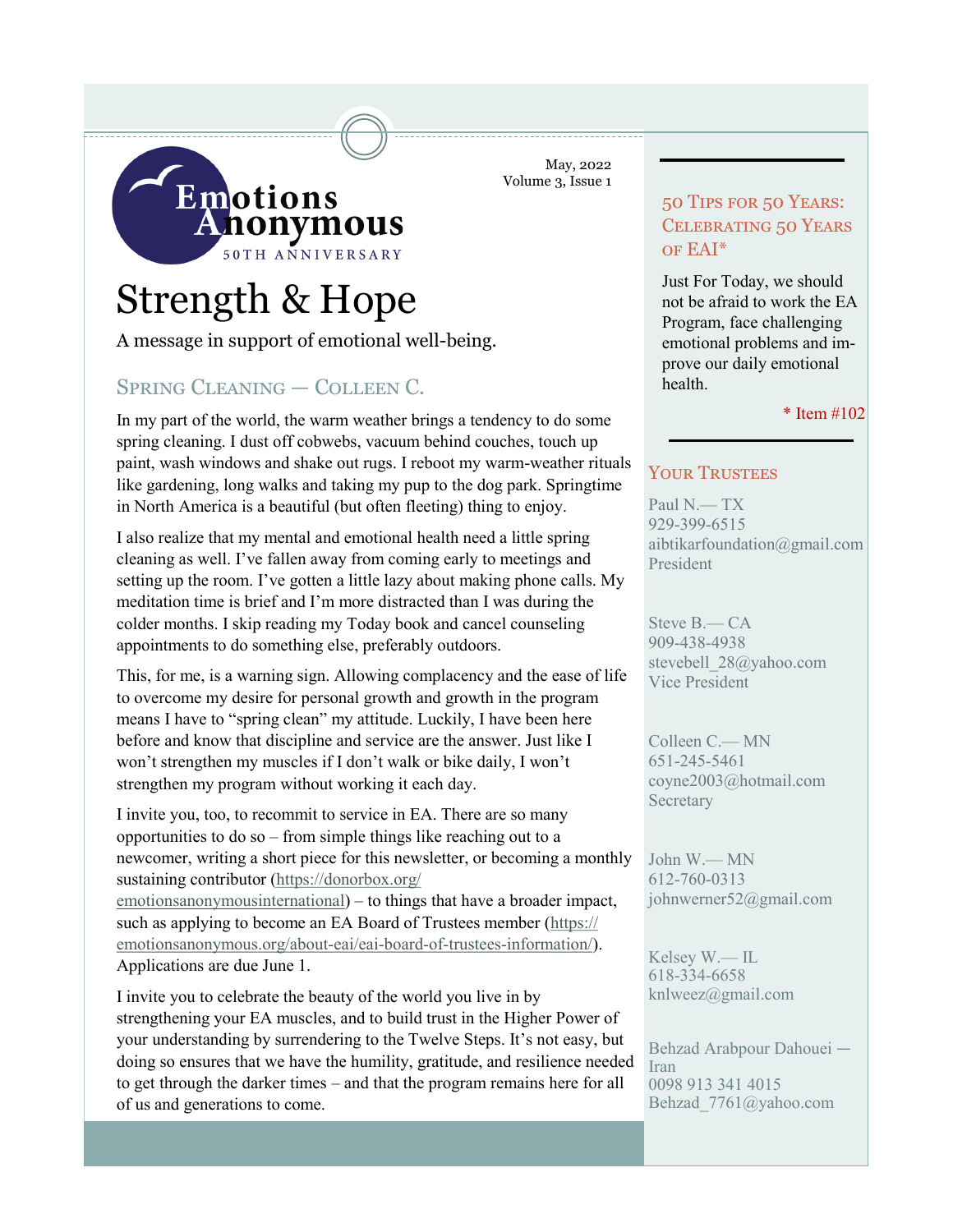# May Tools for **RECOVERY**

#### **STEP 5**

Admitted to God, to ourselves and to another human being the exact nature of our wrongs.

#### **Promise 5**

The feelings of uselessness and self-pity lessen.

#### **JUST FOR TODAY 5**

I will do somebody a good turn and not get found out. If anyone knows of it, it will not count. I will do at least one thing I don't want to do, and I will perform some small act of love for my neighbor.

#### **Slogan 5**

First things first.

## **HELPFUL CONCEPT 5**

EA is not a sounding board for continually reviewing our miseries, but a way to learn to detach ourselves from them. Part of our serenity comes from being able to live at peace with unsolved problems.

## **TRADITION 5**

Each group has but one primary purpose: to carry its messages to the person who still suffers from emotional problems.

**Principle 5**

# Managing Virtual Meetings

Virtual meetings have been a huge help to be able to continue working the program during the pandemic when face-to-face meetings couldn't be held. It appears that meetings on zoom, conference call, GTM etc. are here to stay!

Many members have shared how helpful it is to be able to access a meeting on their schedule—even when the meeting may have been started 1,000 miles away. We used to field many questions about why there was no meeting in a particular city— now the lack of an in-person meeting isn't a barrier to attending one.

In the spirit of continuing to hold meetings where everyone is not in the same room, we thought it would be helpful to point out our *Guide To Virtual Meetings*, Item #7A. This is available to print off under "Free Publications" on our website and offers a suggested outline and guidelines for both managing and participating in a virtual meeting. We hope you find it helpful.

# Healthy Behavior in Virtual Meetings

Meetings held virtually offer great opportunities for connection, but come with their own set of challenges. It is important to know that EA discourages 'leaders' of meetings—everyone who attends a meeting can be responsible for some portion of it and running the meeting should rotate among members. However, some folks are more technologically inclined than others and naturally gravitate toward managing a virtual platform.

Healthy meetings allow everyone to express themselves which may take more effort than when we're in the same room. Those managing the meeting might consider letting everyone know how many people are on the call/virtual platform so speakers can determine how much time they might have to share. Groups can decide together whether participants should be 'live', offer a static picture, or are comfortable with an empty square representing those in attendance.

The real key to a healthy meeting—whatever method employed—is to follow the EA guidelines.

Integrity You can find the Trustee Reflections on the website. [www.emotionsanonymous.org.](https://www.emotionsanonymous.org)

This month we focus on JFT  $#5$